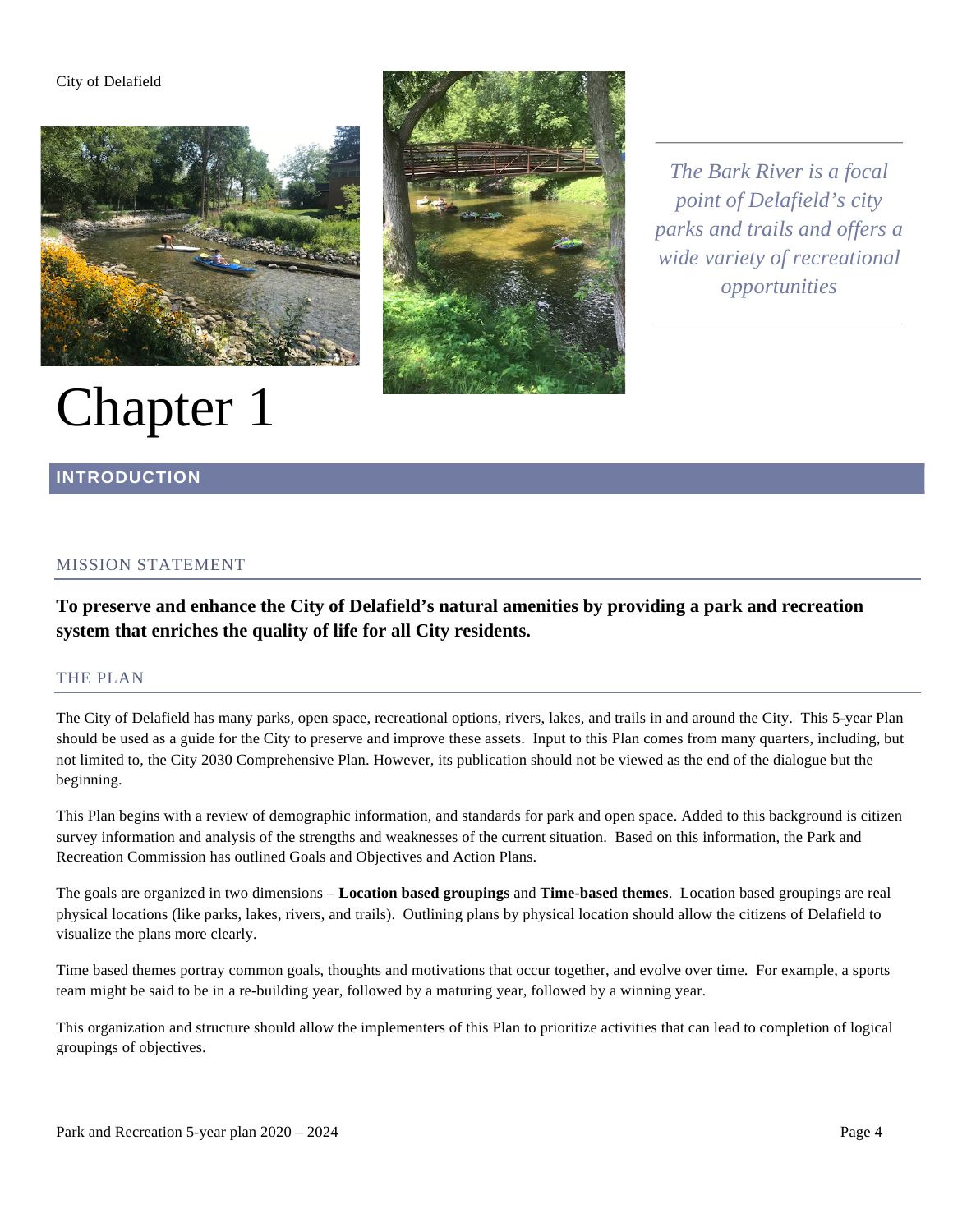### City of Delafield

### Time Based Themes

The themes listed below roughly correspond to the 5 years of this Plan. Each year has a focus, and they are listed below. The ultimate goal of the themes is to complete the 5 Year Vision.



#### Time Based Theme Explanations

- The basics The first step in the Plan is to address gaps in service and address missing or inadequate assets. Many parks, trails, lakes, rivers, facilities, and recreational opportunities need attention.
- Connect This theme is all about adding connections Trails, paths, and routes between destinations encircling the City of Delafield and encompassing its natural resources, beauty, and unique landscaping are the focus for this grouping.
- Destinations This theme builds on connections by focusing on enhancing destinations Creating new destinations, including regional links with other Lake Country communities, further improves the quality of life in Delafield.
- Quality Once the vision is expanded, the focus will be on improving the quality of the offerings ensuring that trails and destinations meet the needs of the community
- Completing the vision Filling in the final pieces.